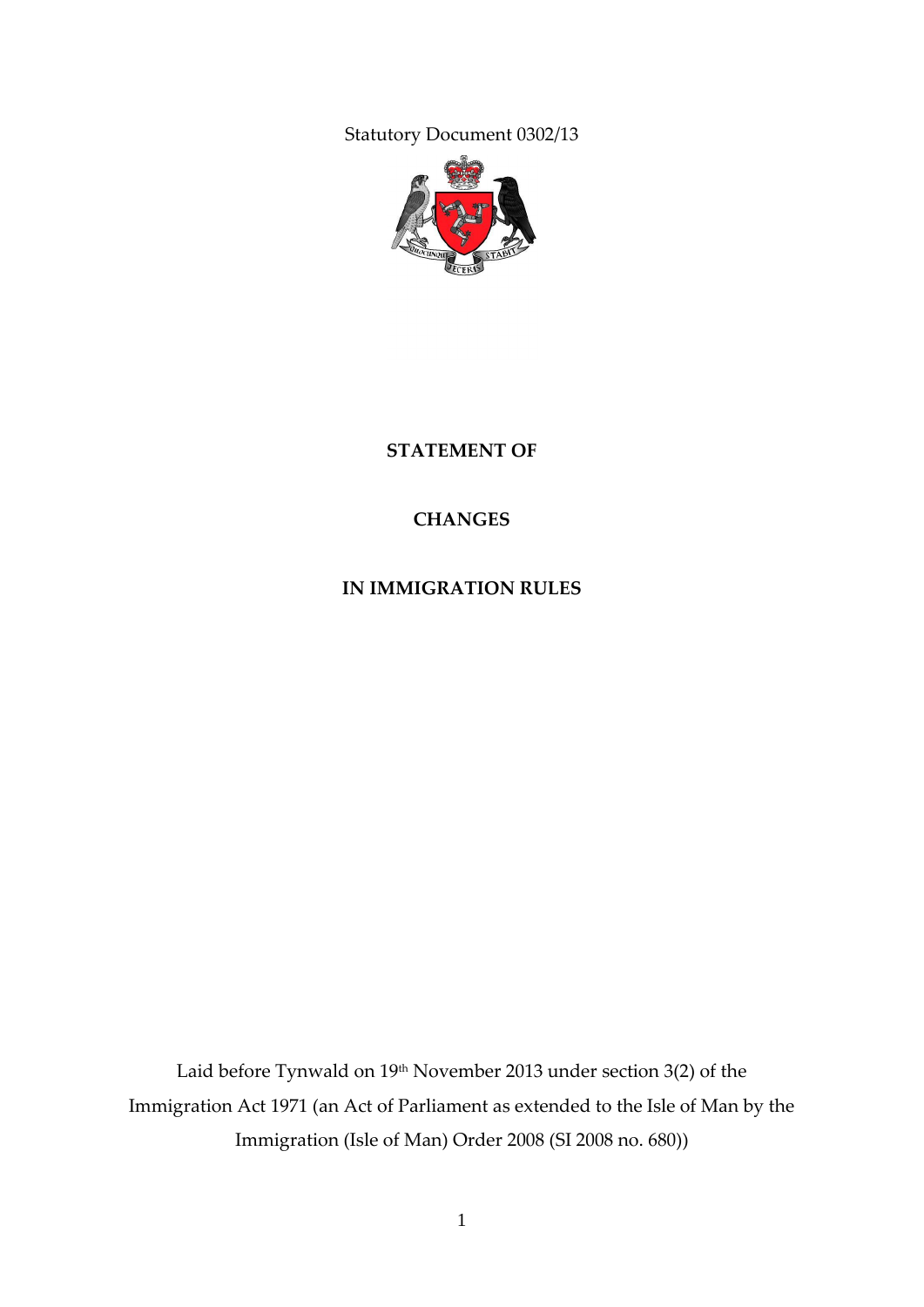#### **STATEMENT OF CHANGES IN IMMIGRATION RULES**

The Council of Ministers has made the following changes to the Rules laid down by it as to the practice to be followed in the administration of the Immigration Act 1971<sup>1</sup> (of Parliament) as it has effect in the Isle of Man**<sup>2</sup>** for regulating entry into and the stay of persons in the Isle of Man and contained in the Statement laid before Tynwald on 17th May 2005<sup>3</sup>.

The changes in this Statement shall take effect on 16<sup>th</sup> September 2013 However, if an applicant has made an application for entry clearance or leave before 16<sup>th</sup> September 2013 and the application has not been decided before that date, it will be decided in accordance with the rules in force on 15<sup>th</sup> September 2013.

#### **Changes**

- 1. In paragraph 245GB(d), delete "regardless of whether he was in the Isle of Man during that time, ".
- 2. Delete paragraph 245GB(e) and substitute:

"(e) paragraph (d) above does not apply to an applicant who:

(i) was not in the UK with leave as a Tier 2 migrant at any time during the above 12 month period, and provides evidence to show this;

(ii) is applying under the Long Term Staff sub-category and who has, or last had entry clearance or leave to remain as a Tier 2 (Intra-Company Transfer) Migrant in the Short Term staff, Graduate Trainee or Skills Transfer sub-categories, or under the Rules in place before 6 April 2011; or

(iii) will be paid a gross annual salary (as recorded by the Certificate of Sponsorship Checking Service entry, and including such allowances as are specified as acceptable for this purpose in paragraph 75 of Appendix A) of £152,100 or higher.".

3. Delete paragraph 245HB(g) and substitute:

" $(g)$  The applicant must not have had entry clearance or leave to remain as a Tier 2 Migrant at any time during the 12 months immediately before the date of the application, unless the applicant:

(i) was not in the UK with leave as a Tier 2 Migrant during this period, and provides evidence to show this, or

<u>.</u>

 $1$  1971 c. 77

 $2$  See the Immigration (Isle of Man) Order 2008 (S.I. 2008 No 680)

<sup>3</sup> S.D. 62/05 amended by S.D.692/05, S.D. 442/06, S.D. 547/06, S.D. 781/06, S.D. 871/06, S.D. 124/07, S.D. 303/07, S.D. 534/07, S.D. 02/08, S.D. 500/08, GC 32/09, GC 35/09, GC 14/10, GC 26/10, GC 02/11, SD 518/11, SD 40/12, SD 0288/12, SD 0625/12, SD 0657/12 and SD 250/13.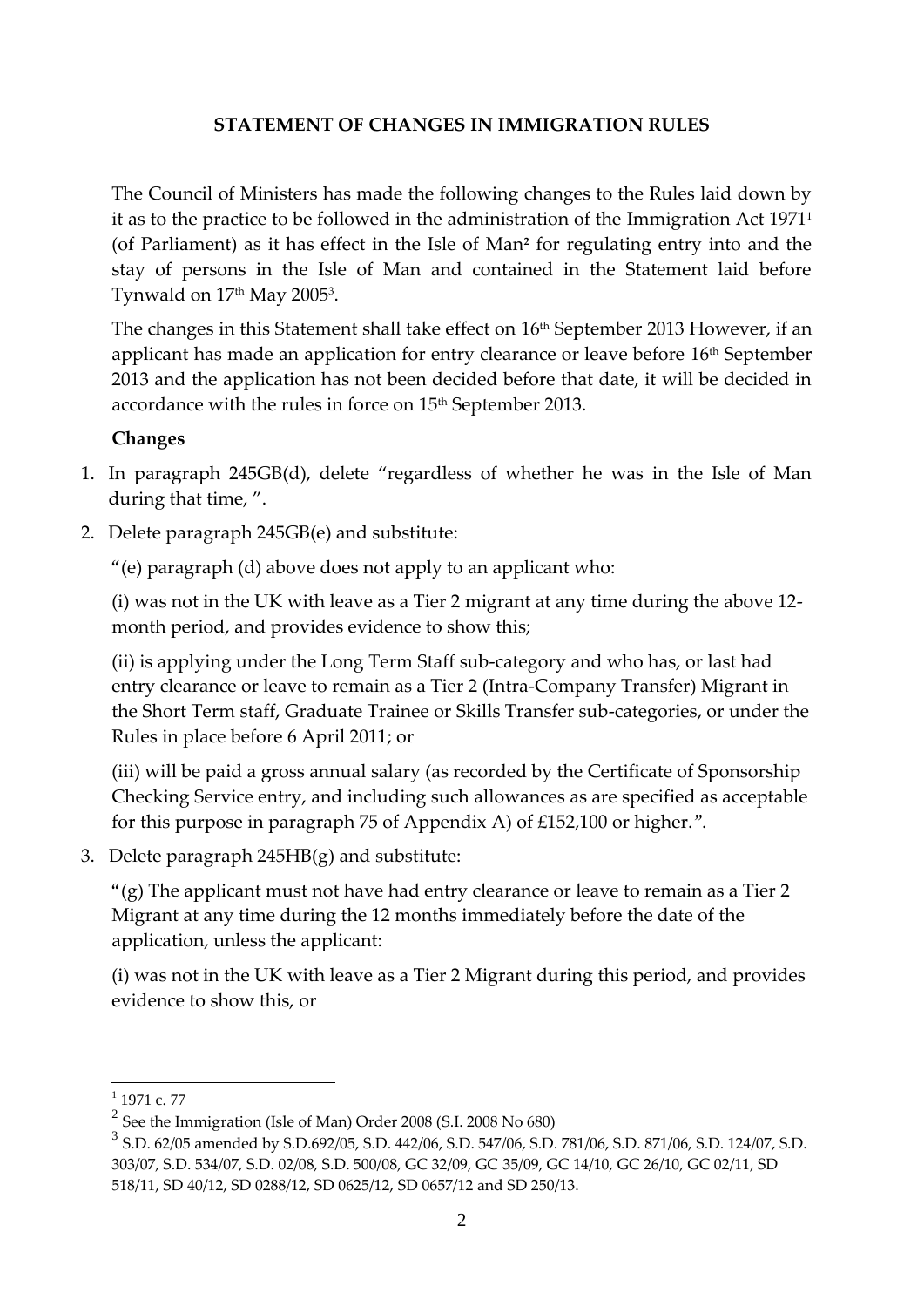(ii) will be paid a gross annual salary (as recorded by the Certificate of Sponsorship Checking Service entry, and including such allowances as are specified as acceptable for this purpose in paragraph 79 of Appendix A) of £152,100 or higher.".

4. Delete paragraph 245HD(k) and substitute:

"(k) The applicant must not have had entry clearance or leave to remain as a Tier 2 Migrant at any time during the 12 months immediately before the date of the application, unless:

(i) the applicant's last grant of leave was as a Tier 2 Migrant;

(ii) the applicant was not in the UK with leave as a Tier 2 Migrant during this period, and provides evidence to show this; or

(iii) the applicant will be paid a gross annual salary (as recorded by the Certificate of Sponsorship Checking Service entry, and including such allowances as are specified as acceptable for this purpose in paragraph 79 of Appendix A) of £152,100 or higher.".

5. In the title and body of paragraph 78A for each occurrence of "£150,000" substitute "£152,100".